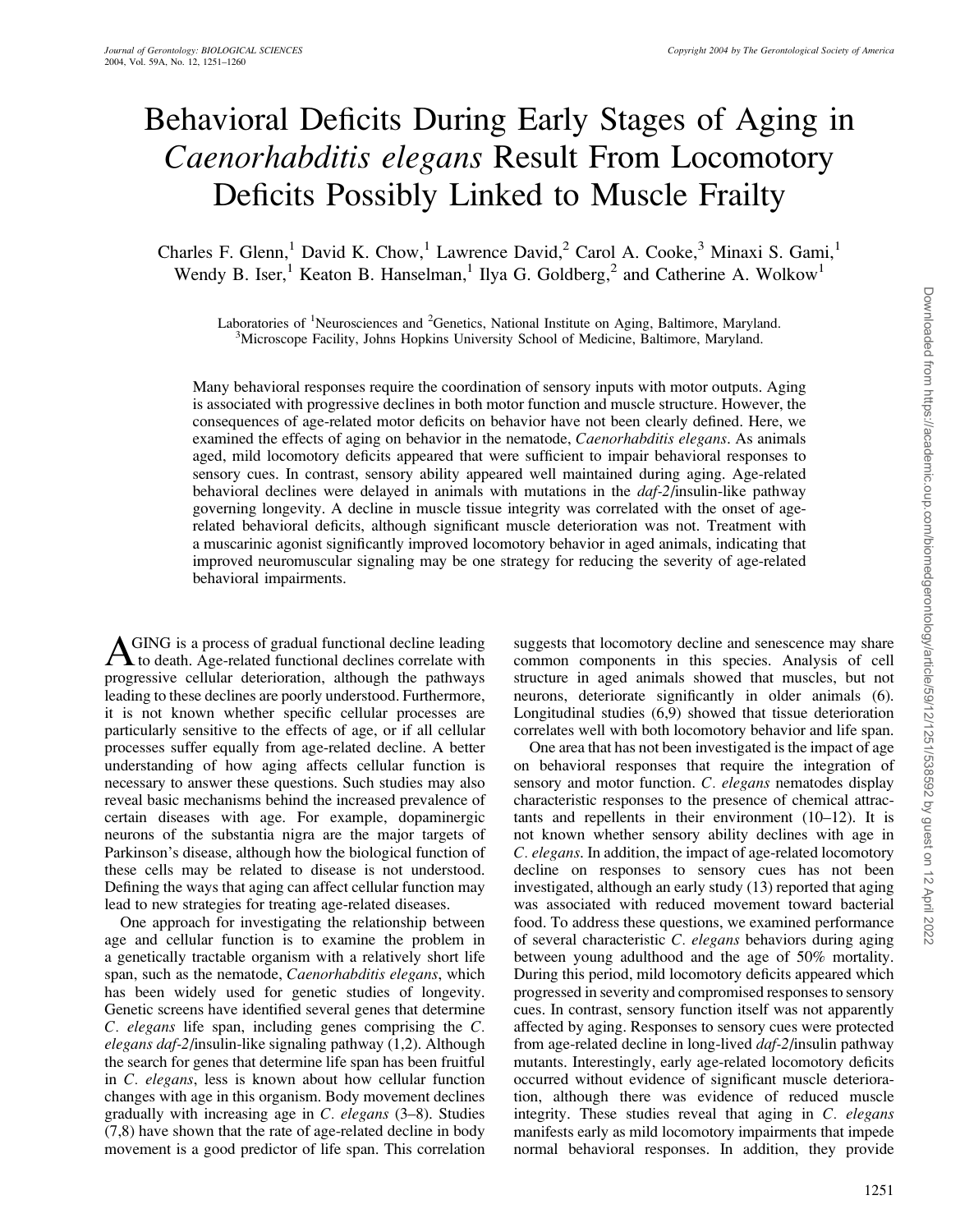several novel and useful approaches for monitoring physiological aging in C. elegans.

#### **METHODS**

#### Strains

Animals were maintained at  $15^{\circ}$ C and propagated on nematode growth medium (NGM) plates with Escherichia coli strain OP50 as a food source, according to standard protocols (14). Strains used in this study were: N2 (Bristol), wild type; BA17, fem-1(hc17); DR1572, daf-2(e1368); CB444, unc-52(e444); and CB190, unc-54(e190).

#### Age-Synchronized Populations

Aged populations of wild-type and  $daf-2$ (e1368) animals were obtained from synchronized egg lays, and the larvae were raised to young adulthood at  $15^{\circ}$ C with ample bacterial food. For ease of manipulation, some experiments were carried out with fem-1(hc17), an adult sterile strain with the same life span characteristics as wild type. For  $fem-l(hc17)$ , larval development occurred at  $25^{\circ}$ C, the nonpermissive temperature for adult fertility. For all strains, the day following the fourth and final larval molt was designated day 0 of adulthood, and animals were transferred to  $25^{\circ}$ C on fresh medium at densities of 30–50 animals/6 cm plate. We did not expose the aging cohorts to 5-fluorodeoxyuracil, which is sometimes used in life-span studies to suppress progeny production. In control experiments, 5-fluorodeoxyuracil had a deleterious effect on motility, also noted by others (3). For wild-type and  $daf-2(e1368)$  strains, adult animals were gently transferred to fresh medium every day while fertile to prevent overcrowding by progeny and approximately every 2–3 days thereafter. Animals damaged during transfers, as reflected by lack of movement within a few minutes of transfer, were excluded from further analysis. Animals were scored as dead when they failed to move in response to gentle prodding with a platinum wire (harsh touch).

## Behavioral Assays

Mechanosensation and aversive odor.—To confirm that all animals were capable of locomotion, only animals that could move away after a harsh touch and could thrash in a drop of buffer were used for behavioral assays. Responses to gentle touch and aversive odor were assayed as described (15,16). In brief, response to gentle touch was assayed by gently stroking the body with an eyebrow hair up to three times and scoring the animal's response as movement away from the stimulus. Different neurons mediate responses to harsh and gentle touch, so it is reasonable to assay these responses independently (15). We tested response to aversive odor by exposing forward-moving animals to an octanol-saturated hair. The times required for animals to (a) stop forward movement and (b) start backing away from the octanol were both measured. Spontaneous stopping time in the absence of octanol was  $9 \pm 5.4$  seconds for day 2 adults and 10.5  $\pm$  4.7 seconds for day 8 adults; time to stop in response to octanol was significantly different ( $p < .01$ , t test). Animals that did not back away  $\leq 60$  seconds after stopping were scored as nonreversers.

Chemotaxis and locomotion.—Chemotaxis and spontaneous locomotion were assayed at  $25^{\circ}$ C, essentially as described (10,12,17–19). Animals were washed briefly in a drop of M9 buffer, and 20–30 same-aged animals were placed on the center of a prewarmed 9-cm dish containing 10 mL of solid assay agar  $(1.6\%$  agar, 1 mM CaCl<sub>2</sub>, 1 mM  $MgSO_4$ , 4 µM NH<sub>4</sub>Cl, 25 mM phosphate buffer) with a 1 µL drop of chemical odorant at one edge. After all animals were transferred onto the agar, a second drop of odorant was added to the same spot as the first along with one drop of 10% sodium azide. Assay plates were gently placed into a  $25^{\circ}$ C incubator for 1 hour. Chemotaxis was quantified as net displacement away from the odorant, in the general direction of the odorant, as opposed to net displacement from the attractant, because diffusion of the odorant during the assay period would lead to uncertainty in the position of the odorant. Similar results were observed with several attractive (isoamyl alcohol  $[1\%]$ , Cl<sup>-</sup> [1 M NH<sub>4</sub>Cl], diacetyl  $[1\%]$ , benzaldehyde [1%]) and noxious (octanol [10%]) odorants. In separate experiments, we examined the effect of a control spot of sodium azide at the opposite edge of the plate from the odorant (12,17), but, in experiments with aging populations, we did not observe a significant difference in outcomes from the presence or absence of the control spot. For locomotion analyses performed in the presence of arecoline, 0.25 mM arecoline was added directly to the molten assay medium before pouring. All experiments were performed with at least three independent populations for wild type and at least two populations for daf-2(e1368) to minimize population effects. Therefore, error bars represent the variation observed between independent populations.

Displacement measurements.—To determine net distance traveled in chemotaxis and locomotion assays, each animal's position after 1 hour was marked on the bottom of the plate. The marked plate was digitally imaged, and each animal's net displacement from the origin (plate center) was measured using Adobe Photoshop (Adobe Inc., San Jose, CA) or Openlab (Improvision Inc., Lexington, MA) software.

# Muscle Analyses

Phalloidin staining.—For phalloidin staining of actin filaments, *fem-1(hc17)* adults were transferred onto a lysinespread slide, freeze-cracked, and fixed in 100% methanol  $(-20^{\circ}$ C) for 4 minutes. Animals were stained with 1–4 µL of 0.1 mM AlexaFluor 488 phalloidin (Molecular Probes, Eugene, OR) and viewed with an Endow GFP filter set (Chroma Technology Corp., Rockingham, VT) on a Nikon E800 microscope. Digital images were collected with a Spot/RT CCD camera (Diagnostic Instruments, Sterling Heights, MI). Similar results were obtained with an alternate protocol in which same-aged animals were washed from an agar plate in M9 or phosphate-buffered saline buffer and fixed for 10 minutes in acetone  $(-20^{\circ}C)$  before staining with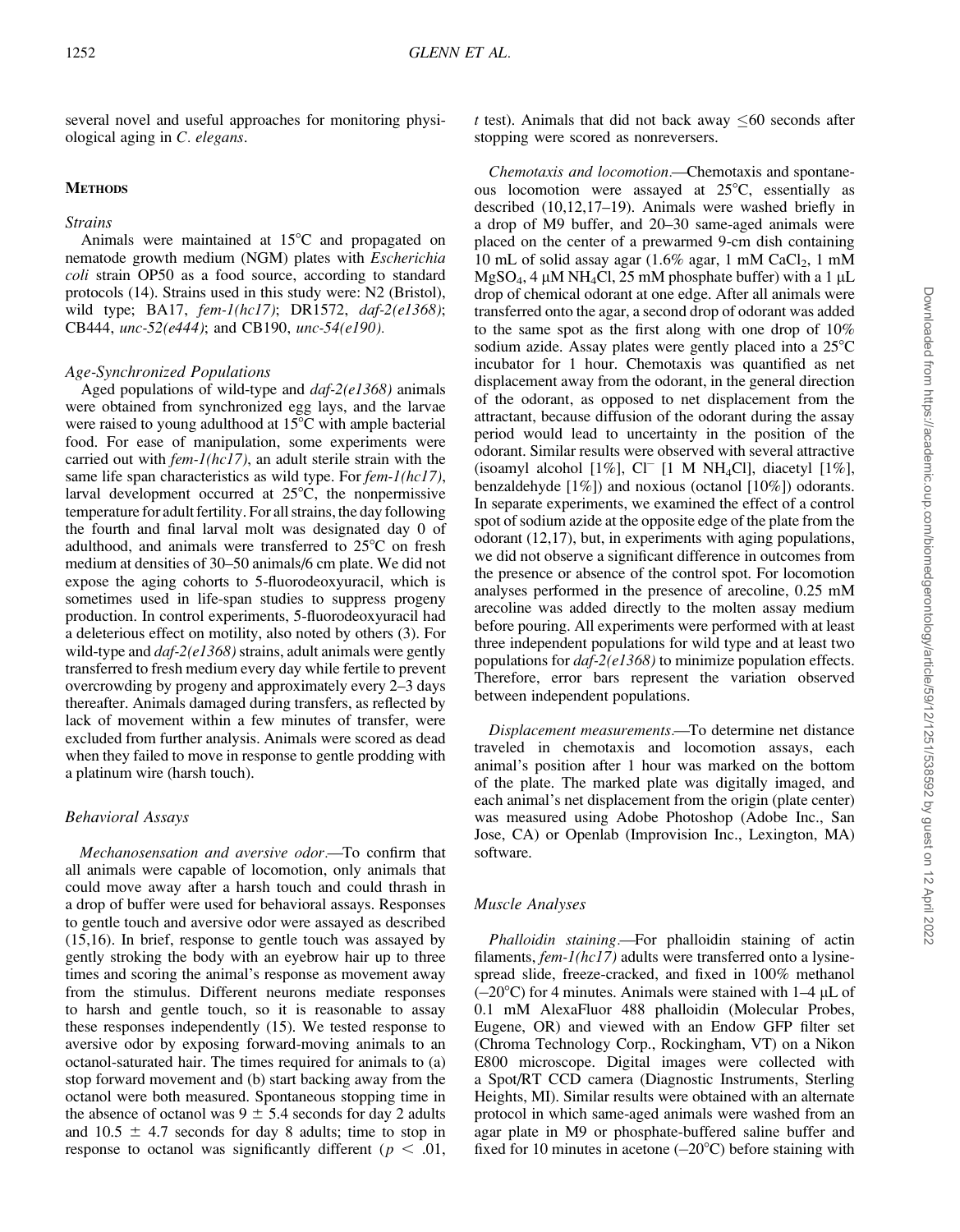FITC-conjugated phalloidin (100 nM). Specimens were mounted on an agarose pad with n-propyl gallate to reduce photobleaching. Similar results were obtained with fem- $1(hc17)$  and N2 wild-type animals.

Quantitation of muscle damage.—Several images were collected of body-wall muscles in each phalloidin-stained animal. These images were examined for signs of sarcomere damage, such as irregular staining or deformed sarcomeres. Images in which muscles had broken into pieces during the staining process were discarded and did not appear to be more prevalent at older ages. If the majority of an animal's muscles showed signs of damage, the animal was scored as damaged. If the majority of muscles from an animal did not show significant damage, the animal was scored as intact. The fraction of animals containing damaged muscles was determined for each of several independent staining experiments. The average occurrence of animals with damaged muscles was then calculated for all the trials at each age of adult life.

Electron microscopy.—For electron microscopy, fem- $1(hc17)$  adults were cut transversely in fixative (formaldehyde  $[2\%]$ , gluteraldehyde  $[2\%]$ , CaCl<sub>2</sub>  $[3 \text{ mM}]$  in 0.1 M cacodylate buffer, pH 7.2) and incubated for 1 hour at room temperature. Specimens were postfixed in  $2\%$  OsO<sub>4</sub> in 0.1 M cacodylate buffer (pH 7.2) with 3 mM CaCl<sub>2</sub> for 1 hour and stained in 2% uranyl acetate for 30 minutes at room temperature. Cut specimens were aligned and embedded in low-melting-temperature agarose (2.5%; U.S. Biological). The agarose blocks were dehydrated in an ethanol series (5 minutes each in 50%, 70%, 90%, and 100% ethanol) followed by propylene oxide before embedding in Epon. Transverse sections (70 nm) were stained with aqueous 2% uranyl acetate followed by 0.03% lead citrate then examined on a BioTwin CM120 transmission electron microscope (Philips, Eindhoven, the Netherlands) or a Zeiss electron microscope EM10A (Carl Zeiss, Inc., Thornwood, NY). In this study, animals were not segregated by behavioral ability prior to muscle examination, although dead or severely incapacitated animals were removed from the population.

Body-length shrinkage assays.—For body contraction assays, fem-1(hc17) animals were first photographed on NGM agar plates, transferred to medium supplemented with 0, 50, 100, or 500  $\mu$ M levamisole (Sigma, St. Louis, MO) and photographed again after 20 minutes. The length of each animal before and after levamisole treatment was determined using software tracing and measuring tools (Openlab 3.1.5; Improvision Inc., Lexington, MA). Similar results were obtained with N2 wild-type animals.

#### Statistical Analyses

Statistical analyses were performed using Student's t test in a Microsoft Excel (Redmond, WA) spreadsheet to compare results between multiple independent populations.

#### **RESULTS**

#### Sensory Ability Remains Intact During C. elegans Aging

To minimize life-span differences due to developmental phenotypes, in this work all ages refer to the age of adult life and do not include developmental time. The first day of C. elegans adult life span (adult day 0) occurs after the 4th and final larval molt, when animals became reproductive adults. The majority of eggs were laid on days 1–3 of adult life span, and reproduction ceased by adult day 5 (Figure 1A). Under our laboratory conditions, the mean adult life span of wildtype and fem-1(hc17) animals at  $25^{\circ}$ C was  $13 \pm 2.7$  days, and maximum adult life span was 18 days ( $n = 131$  animals).

Several studies have documented progressive declines in locomotory behavior during C. elegans aging (3,5–8). We were concerned that severe locomotory deficits would complicate the analysis of sensory ability during aging. In preliminary experiments, we found that many animals younger than adult day 10 were capable of moving in normal sinusoidal fashion (Figure 1B). In populations older than 10 days, the number of animals moving normally was substantially decreased (data not shown). We therefore limited our analysis to animals between days 2 and 10 of adulthood that could move normally.

We examined whether adult age altered the performance of characteristic behaviors in response to several stimuli. The ability of young and old animals to sense gentle touch was measured by movement in response to gentle mechanical stimulation (15). In this assay, any animal failing within 5 seconds to produce detectable movement in response to the stimulus was scored as nonresponsive. The majority of adult day 2 and day 8 animals exhibited appropriate responses to the touch stimulus (Table 1). We noted that the magnitude of response, as judged by distance moved in response to the touch, was reduced in older animals (data not shown).

The second sensory behavior we examined was response to an aversive odor, octanol, on a hair that was held directly in front of the animal (16). When presented with this stimulus, young adult animals stopped forward movement within 2–3 seconds and then backed away from the odor in the subsequent 2–5 seconds (Table 1). By day 8 of adulthood, animals took almost twice as long to stop forward movement in response to octanol. However, aging was not associated with an obvious decline in sensitivity to octanol, as day 8 animals ceased forward movement when presented with 100 fold-diluted octanol. Older animals exhibited defects in coordinating movement away from the aversive stimulus. The interval between stopping and backing away was significantly longer for adult day 8 animals, and nearly half of day 8 animals failed to back away within the cutoff time (60 seconds) when presented with 100-fold-diluted octanol. From these experiments, we concluded that sensory ability, as measured by responses to gentle touch and aversive odor, was similar between young and aged animals, although aged animals exhibited defects in performing some responses to those stimuli.

To further investigate the effects of age on responses to sensory stimuli, we examined chemotaxis behavior between day 2 and day 10 adults (Figure 1C). When placed on an agar plate containing a small drop of attractive odorant, such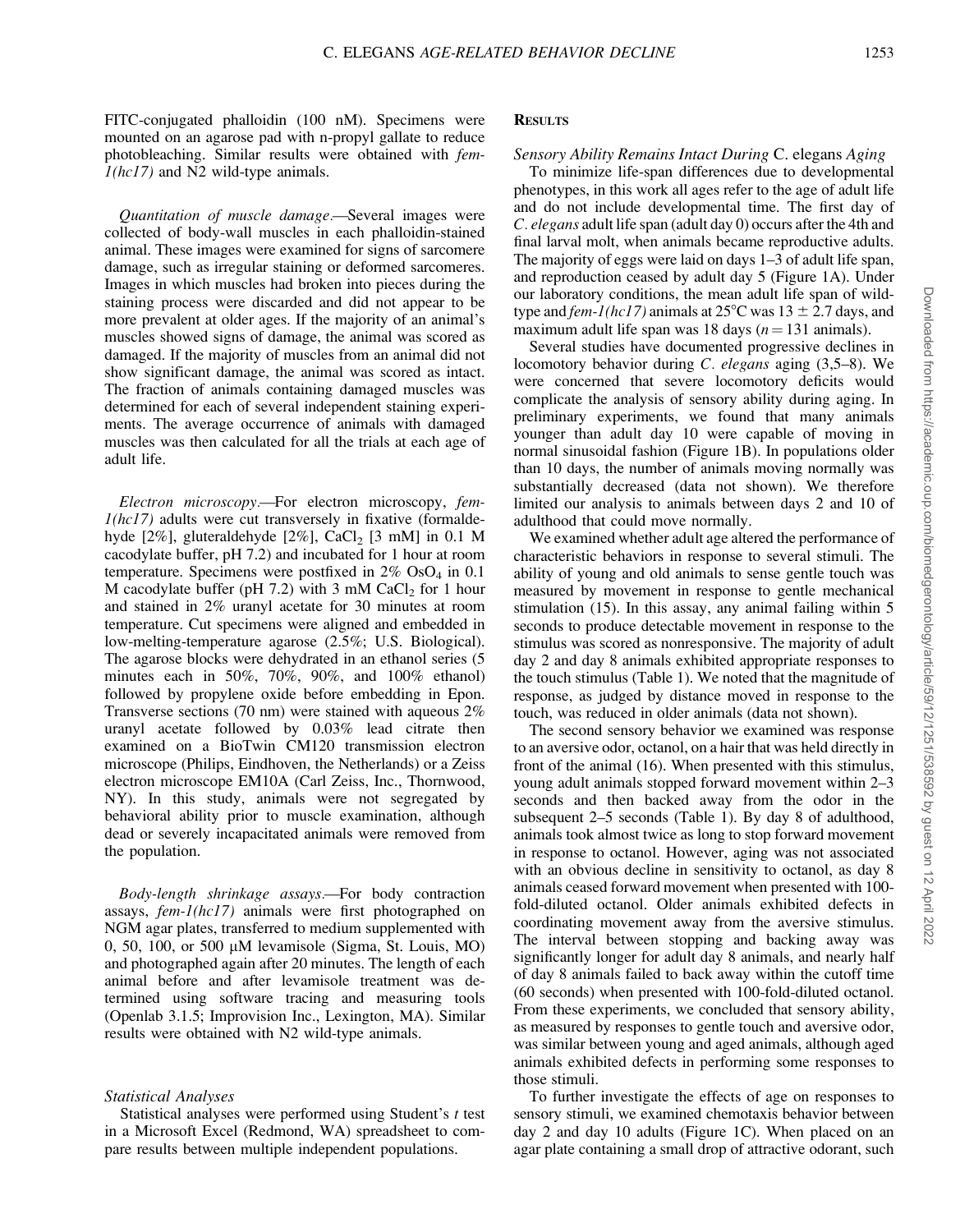

Figure 1. Aging in Caenorhabditis elegans is associated with decreased chemotaxis behavior. A, Adult life-span curves for wild type (diamonds,  $n = 131$ ) and  $daf-2(e1368)$  (squares,  $n = 100$ ) animals beginning with day 0 of adulthood. Arrow indicates day 8 of adulthood. Asterisk indicates 50% survival in wild-type populations. Similar results were obtained with fem-1(hc17). A thickened bar on the x-axis indicates the period of fertility in wild-type animals (days 1–5). Reproductive life span of  $daf-2(e1368)$  is slightly longer (31). **B**, Physical appearance offem-1(hc17) day 2, 4, and 8 adults representative of those used in this study; scale bar represents 100 µm. Appearance of wild-type animals was similar. Animals incapable of normal sinusoidal movement were not used for behavioral analyses, which slightly reduced the apparent rate of behavioral decline as compared with the population as a whole. C, One-hour chemotaxis assays were performed by placing animals in the center of an agar plate with an attractive

Table 1. Sensory Responses of Wild-Type Animals During Aging

|                                    | Young Adult<br>$(Days 2-3)$ | Aged Adult<br>(Day 8) |  |  |
|------------------------------------|-----------------------------|-----------------------|--|--|
| Gentle touch*                      | $92 \pm 2.5$                | $96 \pm 1.5$          |  |  |
| Aversive odor                      |                             |                       |  |  |
| Time to stop $(s)^\dagger$         |                             |                       |  |  |
| $100\%$ octanol                    | $2.4 \pm 0.7$               | $4.1 \pm 0.6$ **      |  |  |
| $1\%$ octanol                      | $3.0 \pm 1.5$               | $5.3 \pm 3.3**$       |  |  |
| Time to back away $(s)^{\ddagger}$ |                             |                       |  |  |
| $100\%$ octanol                    | $2.2 \pm 2.1$               | $15 \pm 11**$         |  |  |
| $1\%$ octanol                      | $4.7 \pm 3.8^{\$}$          | $14 \pm 14$           |  |  |
|                                    |                             |                       |  |  |

*Notes*: All values are  $\pm$  *SD* (standard deviation); \*\* p < .01 vs young. \* Fraction of animals responding to gentle touch with a hair as described in

methods; young,  $n = 157$  animals; aged,  $n = 169$  animals.

Mean time to stop after introduction of octanol near the nose;  $n \geq 15$  trials, 5 animals.

<sup>‡</sup> Mean time between stop and backing away from octanol;  $n = 15$  trials, 5 animals.

 $\frac$   $p$   $<$  .05 vs young, undiluted. Time to back up is only shown for animals that backed away within 60 s; young animals backed away in 100% of trials; aged animals backed away in 93% (100% octanol) and 47% (1% octanol) of trials.

as diacetyl (2,3-butanedione), all young adult animals moved rapidly to the attractant, consistent with earlier reports (10,12) (Figure 1D). Increased age was associated with a progressive decline in this response. Adult day 8 and 10 animals exhibited significant declines in movement toward diacetyl (Figure 1D). Nearly half of day 8 and 10 animals did not initiate any significant movement toward diacetyl and instead remained within 0.5 cm of the original position after 1 hour (Figure 1D, white bars). We observed that these animals sometimes moved alternately forward and backward but did not make appreciable progress toward the attractant. Other day 8 and 10 animals were able to respond to diacetyl, consistent with our finding that sensory ability remained intact with age, although these animals did not travel as far as young adult animals during the assay period (Figure 1D, grey bars). The presence of a control spot of sodium azide at the opposite edge of the agar surface did not affect the outcome of these experiments, presumably because animals were able to detect and respond to the presence of the attractant or did not move at all.

In adult day 8 animals, chemotaxis was not significantly improved by altering diacetyl concentration. Animals that had moved slightly toward the attractant in 1-hour assays usually continued progress toward the attractant when assay times were increased to 2 or 3 hours. Animals that had not left the origin in the first hour did not do so after longer

 $\leftarrow$ 

odorant near one edge (star). All chemotaxis experiments were repeated at least twice with independent populations. D, Chemotaxis behavior declined in wildtype animals between adult days 2 and 10. Chemotaxis behavior was quantified as net displacement away from the original position (origin, center of a 9-cm plate) and is presented as color-coded bars according to the region of the plate where the animal was located. White bars: fraction of animals moving  $\leq 0.5$  cm/1 hour; grey bars: animals moving between 0.6 and 2.9 cm/1 hour; black bars: animals moving  $\geq$  3 cm/1 hour. Hatched bars represent animals that moved away from the attractant. At least 20 animals were tested per trial; data represent the average of n trials, each with an independent population; adult day 2, 1 trial; day 4, 2 trials; day 6, 7 trials; day 8, 3 trials; day 10, 2 trials. Error bars represent variation between trials with independent populations.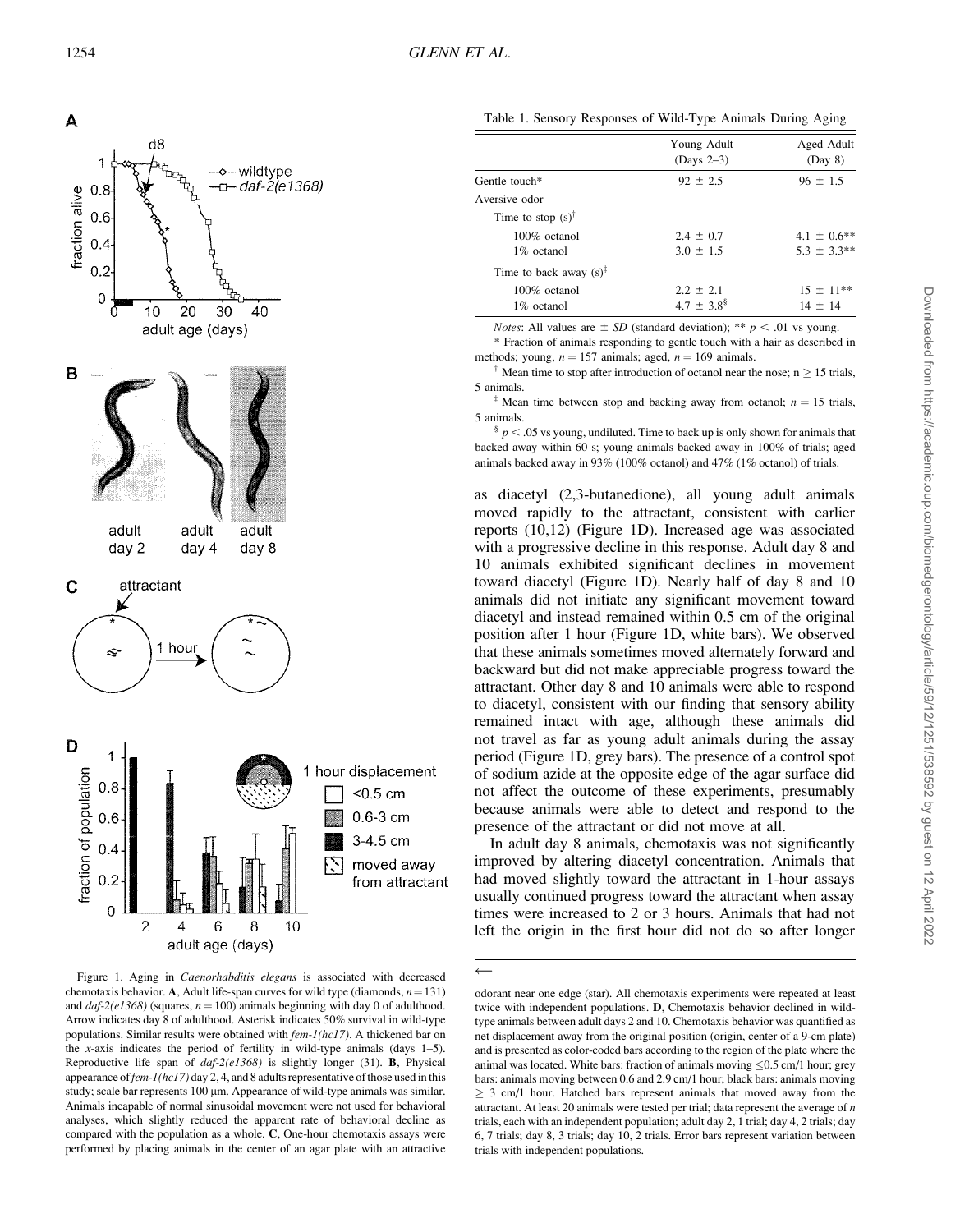incubation times (data not shown). Chemotaxis defects were not odorant-specific; similar results were observed with several attractive (1% isoamyl alcohol,  $CI^-$  (1 M NH<sub>4</sub>Cl), 1% diacetyl, 1% benzaldehyde) and noxious (10% octanol) odorants (data not shown). It should be noted that, by confining behavioral analysis to animals capable of normal movement, these results likely indicate a slightly slower rate of behavioral decline than would be observed in the population as a whole.

# Early Age-Associated Behavioral Declines Correlate With Movement Defects

The finding that age had a negative impact on chemotaxis behavior despite apparently normal sensory abilities in older animals suggested that chemotaxis defects in day 8 animals were linked to locomotory deficits. To investigate this possibility, we examined movement at days 2, 4, and 8 of adulthood. Body movement in C. elegans consists of three basic movements. Forward sinusoidal movement is interspersed with reversals, which are spontaneous periods of backward movement and omega turns, in which animals change direction (19). Although many adult day 8 animals were capable of normal forward sinusoidal movement, other aspects of movement behavior were altered in these animals. First, adult day 8 animals moved slower; the number of body waves performed in a 20-second interval declined by half between days 2 and 8 of adulthood (Figure 2A). Day 8 animals also exhibited different movement patterns. When monitored over a 3-minute assay period, day 2 animals moved forward almost continuously (Figure 2B). The duration of forward movement was shorter in day 8 animals, which also did not move for a larger fraction of the assay period. In young animals, forward movement was interspersed by a small number of reversals and omega turns (Figure 2C). In contrast, day 8 animals performed a greater number of reversals during the testing period than did younger animals (Figure 2C). The frequency of omega turns was similar between ages.

The changes in movement were correlated with defects in spontaneous locomotion, or movement in the absence of odorant cues. Spontaneous movement was assayed similarly to chemotaxis behavior, except that odorant cues were omitted (18,19). In the absence of food or other sensory cues, day 2 adults dispersed from their original position at the center of the plate and, after 1 hour, most were found near the outer edges of the plate, between 3 and 4.5 cm from the origin (Figure 2D). With increased age, net displacement from the origin decreased. As early as day 4, the number of animals found at least 3 cm from the origin had declined by half (Figure 2D, black bars). This decline in spontaneous locomotion progressed as age increased and paralleled the decline in chemotaxis behavior. Analysis of tracks from individual animals in dispersal assays corroborated these observations. During the 1-hour assay period, day 2 adults moved away from the original position and were often found at the outer edge of the plate. In contrast, adult day 8 animals were more likely to remain in the middle of the plate, and rarely reached the plate edge (data not shown). We noted that day 4 animals exhibited greater displacement in chemotaxis assays than in locomotion assays, suggesting



Figure 2. Locomotory deficits are evident early during Caenorhabditis elegans aging. A, Rate of movement declined between days 2 and 8 of adulthood in fem-1(hc17) animals. Locomotion rate was measured as number of body bends performed in 20 seconds on nematode growth medium (NGM) agar in the absence of bacterial food. Only animals that moved for the full 20 seconds were included; day 2,  $n = 10$ ; day 4 and day 8,  $n = 20$ ; \*\*p < .01, t test. **B**, Time spent moving forward declined between days 2 and 8 of adulthood. fem-1(hc17) animals were observed for 3 minutes on NGM agar without bacterial food, and time spent moving forward and stopped were recorded; day 2,  $n = 25$ ; day 4,  $n =$ 20; day 8,  $n = 20$ . C, Some day 8 *fem-1(hc17)* animals performed more reversals, but not omega turns. Frequency of reversals and omega turns, recorded during a 3-minute interval, on NGM agar without bacterial food; day 2,  $n=25$ ; day 4,  $n=20$ ; day 8,  $n=20$ ; \*p < .05, t test. D, Spontaneous locomotion declined with age. Spontaneous locomotion in any direction was scored and displayed as for chemotaxis, but without regard for directionality. At least 20 wild-type animals were scored per trial with independent populations; day 2, 1 trial; day 4, 2 trials; day 6, 6 trials; day 8, 6 trials; day 10, 3 trials. Error bars represent variation between populations.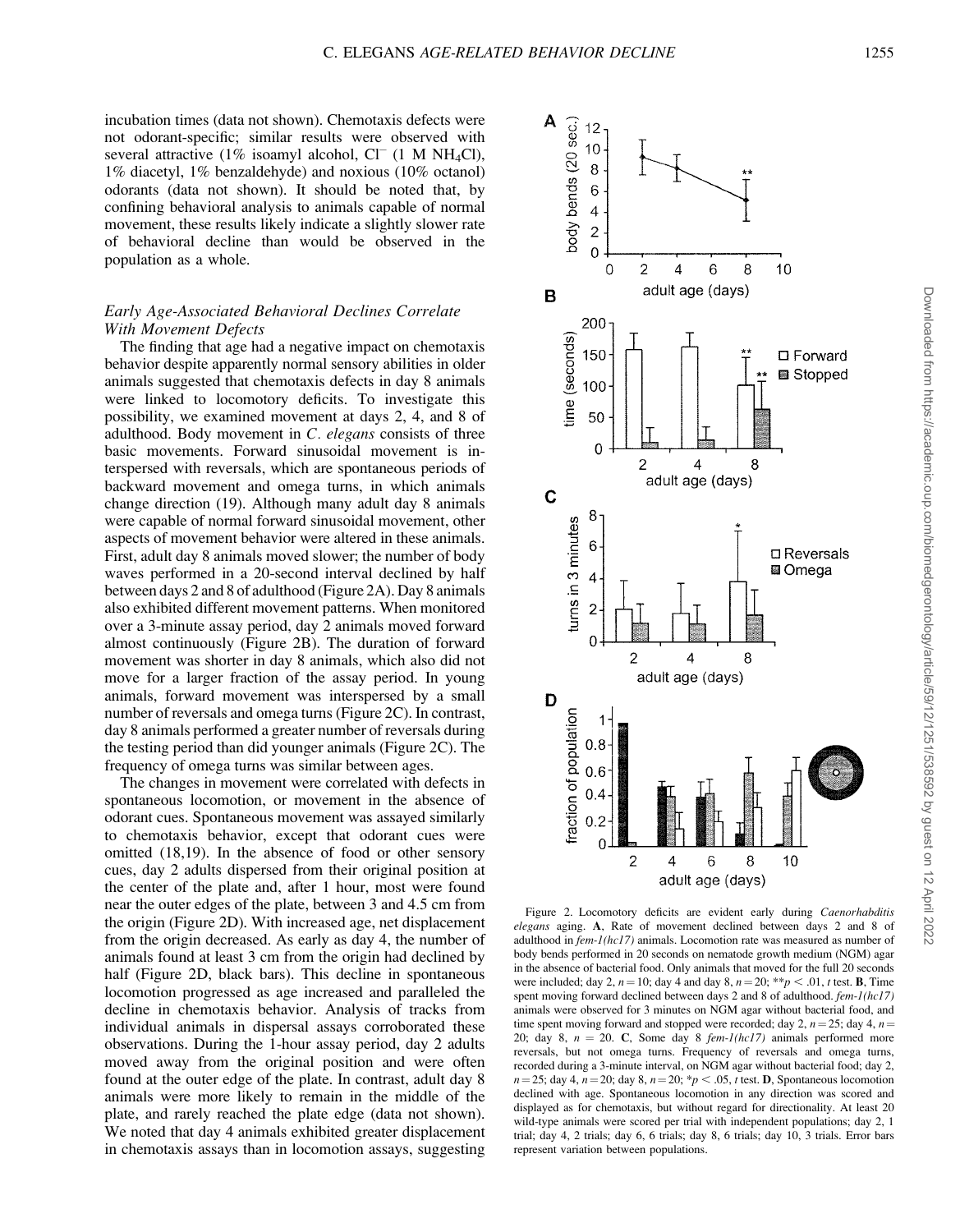

Figure 3. Chemotaxis and locomotory behavior was protected from agerelated declines in long-lived daf-2(e1368) animals. A, Chemotaxis behavior and (B) spontaneous locomotion in  $daf-2(e1368)$  animals were assayed at the nonpermissive temperature,  $25^{\circ}\text{C}$ ;  $n = 2$  trials using independent populations, with at least 20 animals per trial. Error bars represent variation between cohorts. Refer to Figures 1D and 2D for comparison to wild-type animals.

that day 4 animals could overcome mild locomotory deficits in the presence of sensory cues (Figure 1D vs Figure 2D).

# Behavioral Responses Are Protected From Age-Associated Declines in Long-Lived daf-2 Mutants

Longevity in C. elegans is regulated by an insulin-like signaling pathway that includes the gene *daf-2* encoding a protein most closely related to vertebrate insulin and insulin-like growth factor-1 receptors (1,20). Regulation of life span by insulin-like pathways appears to be evolutionarily conserved (21). Mutations in daf-2 result in a 2- to 3 fold increase in adult life span (see Figure 1A). Previous studies showed that mutations in  $\frac{da}{r^2}$  and  $\frac{age-1}{}$ , whichalso functions in the daf-2 pathway to regulate life span, can protect animals from movement declines during aging (5,8,22,23). Locomotory declines were also delayed in long-lived recombinant inbred lines of C. elegans (7).

To determine if *daf-2* mutations delayed age-related declines in chemotaxis and locomotion, we examined these behaviors in long-lived daf-2(e1368) animals. Young adult daf-2(e1368) animals exhibited normal chemotaxis responses, and this behavior was better maintained through adult day 10 than in wild-type animals (Figure 3A vs Figure 1D). Similar results were obtained with a more severe daf-2  $\left($ e1370) allele (data not shown). By day 20, chemotaxis by daf-2(e1368) animals had significantly declined. Locomotory behavior in daf-2(e1368) animals was relatively normal at adult day 2 and declined over their life span more slowly than in wild-type animals (Figure 3B). Together these results show that long-lived  $daf-2$ (e1368) animals were subject to agerelated behavioral declines similar to those in wild-type animals, but the progression of these declines was slowed.

# Behavioral Declines Precede Extensive Muscle Deterioration

Aging in C. elegans is accompanied by sarcopenia, the progressive deterioration of muscle tissue (6). Thus, muscle deterioration may be the basis for locomotory declines between adult days 2 and 8. To investigate this possibility, we examined muscle structure during this period of adulthood. Movement in C. elegans is mediated by striated body-wall muscles oriented in four quadrants longitudinally along the anterior/posterior body axis. Each muscle cell contains approximately eight sarcomeres, which are composed of alternating bundles of thick filaments, containing myosin, and thin filaments, containing actin (24).

We first examined the overall structure of muscle tissue by staining animals with phalloidin to visualize the actin-containing thin filaments of the body-wall muscles. Sarcomeres in most day 2 adults appeared straight and evenly stained, as expected for intact muscle cells in young adult animals (Figure 4A). Phalloidin-stained muscles at adult days 4 and 6 were similar to those at adult day 2, with a slight increase in the fraction of animals with patched or wrinkled sarcomeres (Figure 4, B and C). In contrast, the majority of day 8 adults contained muscles that appeared patched or wrinkled when stained with phalloidin, indicating that muscles were altered or damaged, either in vivo or as a consequence of the staining process (Figure 4D). We determined the fraction of animals at each age with muscle damage in this assay (see Methods). This analysis showed that day 8 adults were significantly more likely to contain damaged muscles, as visualized by phalloidin, than were day 2 adults ( $p < .001$ , t test) (Table 2). Day 4 and 6 adults exhibited a trend toward increased damage, but this difference was not statistically significant in most cases.

We also examined adult day 2, 4, and 8 muscles at higher resolution by electron microscopy. All day 2 and 4 adults displayed normal sarcomere organization and cellular composition (Figure 4, E and F). In the majority of day 8 adults examined, muscles did not show evidence of significant deterioration and appeared to retain normal sarcomere organization (Figure 4G). Both thin and thick filaments were present and appeared normal. One day 8 animal, of eight animals examined, contained disordered sarcomeres, possibly due to sarcopenia (data not shown). Muscle cytoplasmic volume appeared to be reduced in three day 8 animals, although cytoplasmic volume appeared normal in the remaining five specimens (data not shown). The relatively normal appearance of day 8 muscles by electron microscopy, together with the fact that day 8 animals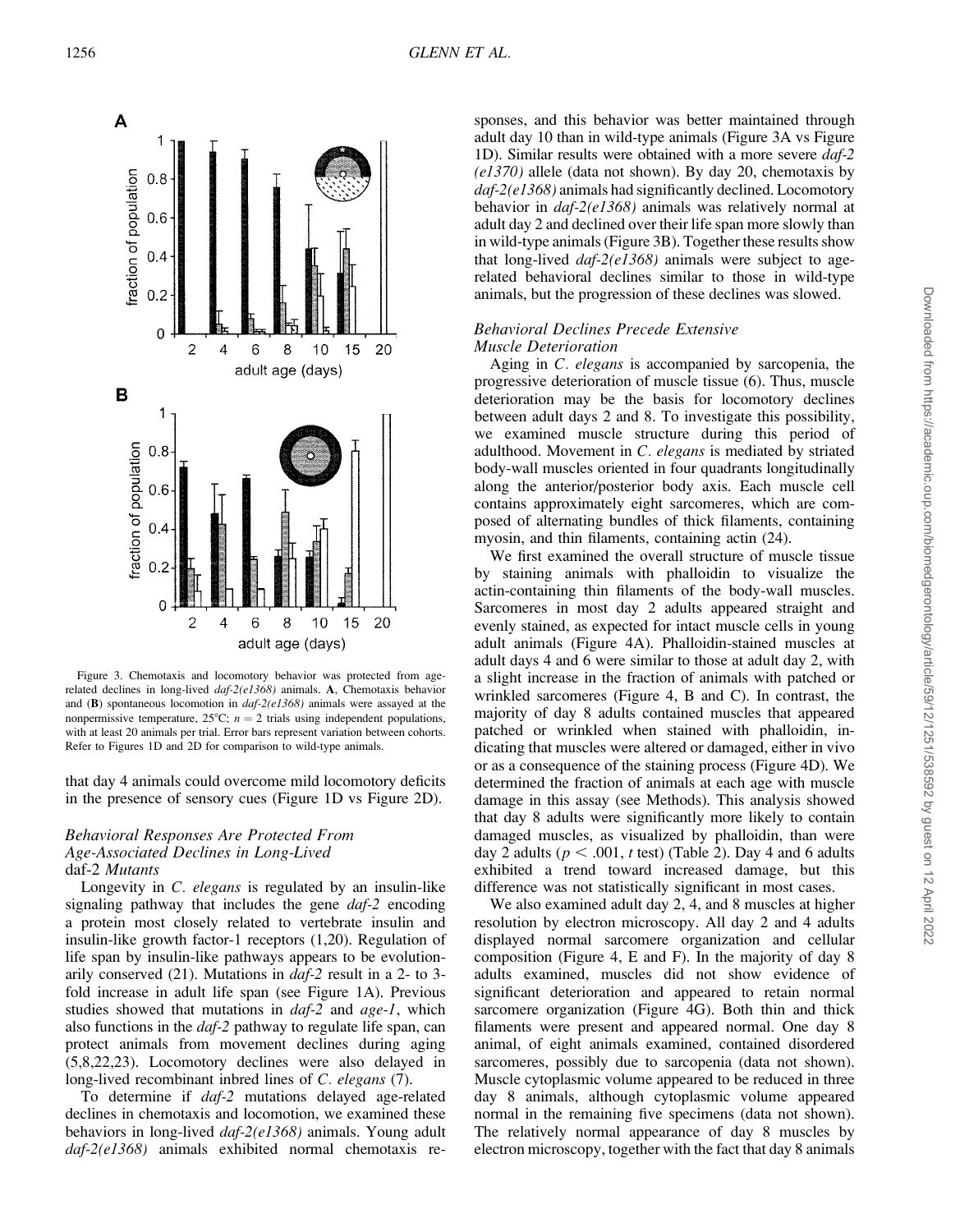

Figure 4. Muscle structure in fem-1(hc17) animals between days 2 and 8 of adulthood. Muscle structural integrity was examined by phalloidin staining of actin in body-wall muscle sarcomeres  $(A-D)$  or by electron microscopy  $(E-G)$ ; A and E, adult day 2; B and F, day 4; C, day 6; D and G, day 8. A–D, scale bar represents 20 µm;  $E-G$ , scale bar represents 2  $\mu$ m. Patchiness in phalloidin staining pattern is apparent in day 6 (C) and day 8 (D) muscles (white arrows). Similar results were obtained with wild-type animals. E-G, By electron microscopy, characteristic structure of alternating myosin-containing thick filaments (white arrows), with actin-containing thin filaments (double-headed arrow) is evident at days 2, 4, and 8. For electron microscopy studies, 2–4 sections from 8–10 animals of each age were examined.

performed normal sinusoidal movement, indicates that day 8 muscles were not extensively deteriorated, but were perhaps more sensitive than younger muscles to mechanical stresses, including those associated with phalloidin staining.

# Adult Day 8 Muscles Can Contract Normally in Response to Nicotinic Acetylcholine Receptor Agonists

We next investigated whether specific aspects of muscle function were altered in adult day 8 animals that might be correlated with reduced movement at this age. One marker for muscle function is the ability to contract in the presence of cholinergic agonists. Acetylcholine is the major excitatory neurotransmitter in C. elegans (25). Acetylcholine released by motor neurons triggers muscle contraction via nicotinic acetylcholine receptors in the body-wall muscle. Pharmacologic activation of muscle nicotinic receptors by the nicotinic agonist, levamisole, caused muscle contraction, thus shortening the animal's body length (Figure 5A, upper panel) (26,27). We reasoned that the extent of body-length shrinkage may reflect the relative ability of muscles to contract after levamisole treatment, and this might be useful for assaying muscle function at adult days 2, 4, and 8. When examined over a 10-fold range of levamisole concentration,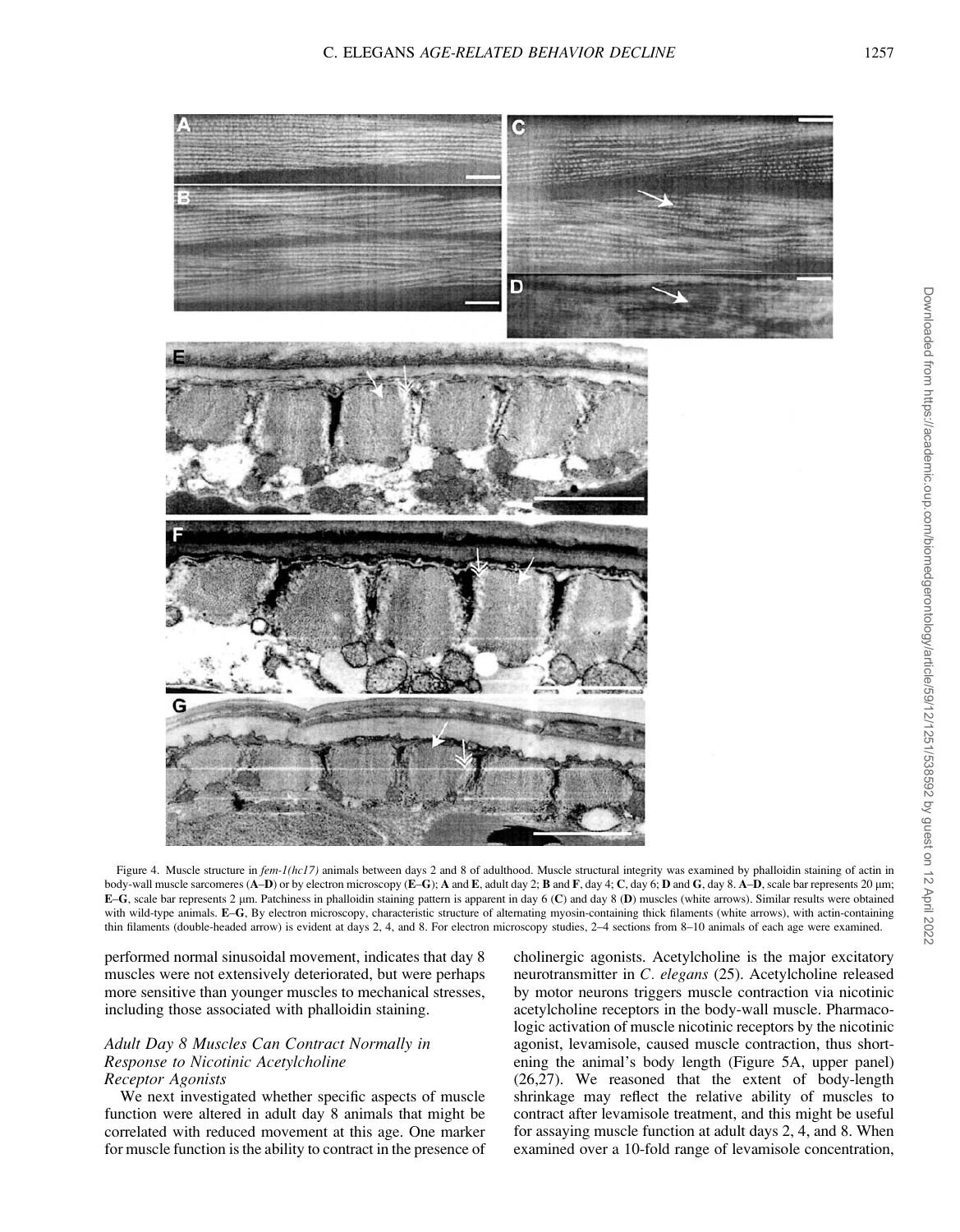| Adult<br>Age | Muscle Appearance  |                      |       |     |                           | $p$ Versus $p$ Versus |                  |
|--------------|--------------------|----------------------|-------|-----|---------------------------|-----------------------|------------------|
|              | Intact<br>$(\%)^*$ | Damaged<br>$(%)^{1}$ | SD    | (N) | Trials Animals<br>(Total) | d1.2<br>$(t$ Test)    | d8<br>$(t$ Test) |
| Days 1, 2    | 85%                | 15%                  | 18.3% | 7   | 101                       |                       | < 0.01           |
| Day 4        | 66%                | 34%                  | 25.7% | 6   | 74                        | .25                   | .013             |
| Day 6        | 50%                | 50%                  | 26.6% | 3   | 59                        | .14                   | .13              |
| Day 8        | 12%                | 88%                  | 1.8%  | 3   | 66                        | < 0.001               |                  |

Table 2. Condition of Muscle Sarcomeres After Phalloidin Staining Over Life Span

Notes: \* Mean of all trials.

<sup>†</sup> Phalloidin-stained sarcomeres appeared patched or wrinkled.

adult animals of all three ages exhibited similar reductions in body length at most concentrations tested (Figure 5A, lower panel).

We also examined body shrinkage in two mutant strains with nonfunctional body-wall muscles, unc-54(e190) and unc-52(e444), as controls. unc-54(e190) animals contain a null mutation in the major body-wall muscle myosin heavy chain, rendering animals limp and unable to move (28). unc-52(e190) animals exhibit progressive paralysis due to a mutation in perlecan (29). As compared to wild-type animals, both mutant strains displayed significant defects in body-length shrinkage after treatment with  $100 \mu M$  or  $500$ lM levamisole. Thus, impairment of levamisole-induced body contraction is a reasonable marker for impaired muscle function.

# Stimulating Acetylcholine Release From Motor Neurons With Muscarinic Agonists Improved Movement at Days 8 and 10 of Adulthood

Because muscles did not appear to undergo significant structural or functional deterioration between days 2 and 8 of adulthood, we hypothesized that locomotory deficits in older animals may result from deficits in neuromuscular coordination, possibly due to decreased muscle integrity. In this case, stimulating motor neuron acetylcholine release might alleviate the locomotory deficits of day 8 adults. Muscarinic receptors are one pathway for modulating motor neuron acetylcholine release in C. elegans. Arecoline is a muscarinic agonist that can increase acetylcholine release by C. elegans motor neurons (Figure 5B, upper panel) (30). Spontaneous locomotion at days 8 and 10 of adulthood was improved in assays performed in the presence of arecoline (Figure 5B, lower panel). In particular, arecoline treatment of day 10 adults was associated with a significant increase in the fraction of animals that initiated movement away from the original position (Figure 5B, grey bars).

### **DISCUSSION**

In this study, we characterized mild age-related locomotory deficits that appeared early during adult aging and correlated with declines in responses to attractive odorants. Other studies (4–8) have also documented age-associated locomotory declines in C. elegans, and the rate of locomotory decline appears to be predictive of life span. Several pieces of evidence support a link between the deficits in locomotory and chemotaxis behavior in day 8 adults. First, both chemotaxis and spontaneous locomotion were similarly

reduced between days 4 and 8 of adulthood. Second, day 8 adults exhibited altered locomotory patterns that could interfere with chemotaxis. Specifically, day 8 adults did not sustain forward movement for as long as young animals. Third, delayed locomotory decline in  $daf-2(e1368)$  animals was correlated with delayed decline in chemotaxis behavior. Finally, sensory abilities appeared to be similar between day 2 and day 8 adults, as measured by responses to touch and an aversive odor placed in front of the animal. Together, these findings suggest that an early effect of aging in C. elegans is a decline in coordinated movement that ultimately compromises behavioral responses.

Several factors could contribute to the loss of movement between days 2 and 8 of adulthood. Locomotory decline may be a consequence of age-related muscle deterioration, or sarcopenia, which is a feature of aging in C. elegans and other organisms (6). Alternatively, age-related declines in muscle function between days 2 and 8 of adulthood may precede significant structural deterioration. We investigated these possibilities by examining several aspects of muscle structure and function between days 2 and 8 of adulthood.

Our examination of muscle tissue between days 2 and 8 revealed signs of general decline, as evidenced by increased sarcomere damage when day 8 muscles were stained with phalloidin. Significant structural deterioration was absent from the majority of day 8 muscles when examined by electron microscopy, although the relatively small size of the electron microscopy study precludes elimination of the possibility of structural deterioration at day 8. Nevertheless, these findings suggest that day 8 muscles suffered from frailty, or a general decline in cellular integrity, but had not progressed to the state of severe deterioration characteristic of later ages (6). It is possible that day 8 muscles were more sensitive than day 2 muscles to damage from the manipulations for phalloidin staining. It should be noted that similar structural alterations were observed using two different protocols, suggesting that damage in phalloidin-stained day 8 muscles was not the result of a specific protocol, but may reflect general weakness of the tissue.

The day 8 animals examined in this study did not exhibit obvious defects in the ability to perform sinusoidal movement. However, closer inspection revealed that day 8 animals moved more slowly than day 2 and 4 adults, consistent with earlier studies (4,7). Slower movement alone may not necessarily impair chemotaxis behavior, as slowmoving *unc-52(e444)* animals are reported to chemotax normally, although slowly, to attractants (10). In addition to having slower movement rates, day 8 animals did not maintain forward movement for long intervals. In these experiments, day 8 animals did move in reverse normally. Interestingly, in the aversive odor assay, day 8 animals took significantly longer to start backing away from the odor than did day 2 animals. One possible explanation for this incongruity is that day 8 animals may also suffer from defects in coordinating changes of direction.

We further examined whether a significant decline in muscle function could be detected between days 2 and 8 of adulthood by evaluating muscle contraction by the nicotinic agonist levamisole. Body-length shrinkage by levamisole has been a useful assay for probing postsynaptic components at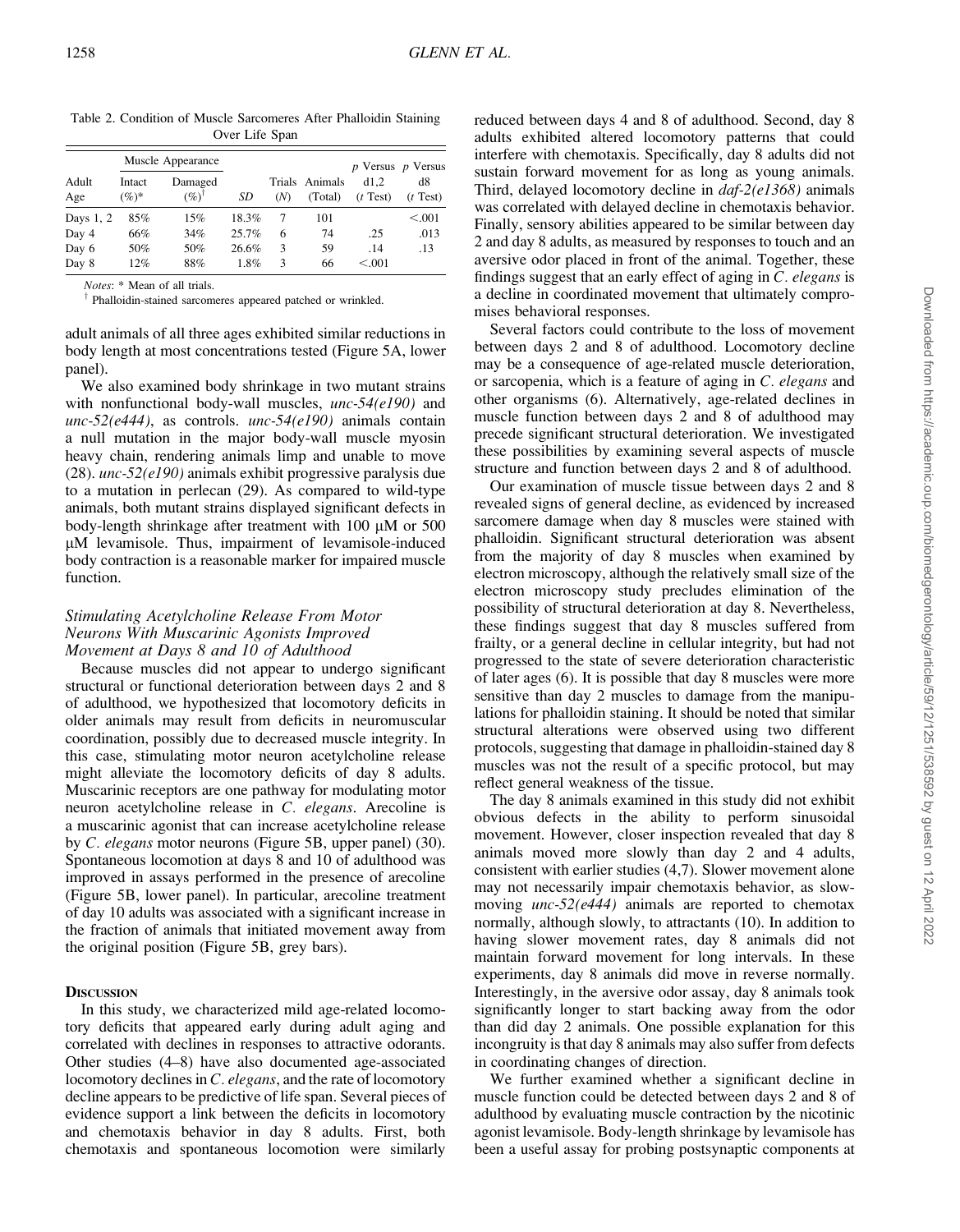

Figure 5. Muscle contraction was similar between days 2 and 8 of adulthood, and locomotory behavior in old animals was improved by increasing neuromuscular signaling. A, Body-length shrinkage after treatment with levamisole is a measure of muscle function. Upper panel, Acetylcholine (ACh, small circles in synapse), released from vesicles in presynaptic motor neurons, activates nicotinic acetylcholine receptors on the postsynaptic cells (nAChR, black oval shapes in muscle membrane). Levamisole stimulates nAChRs directly, leading to muscle contraction and body shrinkage. Lower panel, Body-length shrinkage in fem-1(hc17), at days 2, 4, and 8 of adulthood, or locomotion-defective mutants, unc-52(e444) and unc-54(e190), as young adults. The unc-52(e444) and unc-54(e190) mutations both significantly impair mobility and result in abnormal sarcomere structure, and both strains exhibited defects in body shrinkage with levamisole. White bars, 50 µM levamisole; hatched bars, 100 µM levamisole; black bars, 500 µM levamisole; \*p < .05 vs day 2 fem-1(hc17); #p < .001 vs day 2 and day 8 fem-1(hc17). B, Arecoline treatment improved locomotory behavior in aged animals. Upper panel, Arecoline is an agonist of muscarinic acetylcholine receptors. Arecoline treatment stimulates acetylcholine release by motor neurons. In control experiments, arecoline treatment increased paralysis of wild-type day 8 animals by aldicarb, consistent with the expectation that arecoline treatment stimulated acetylcholine release by motor neurons (data not shown). Lower panel, 1-hour spontaneous locomotion assays were conducted in the presence  $(+)$  or absence  $(-)$  of 0.25 mM arecoline, using separate wild-type populations for treatment and control, and net displacement scored, as for Figure 2D. In each trial 22–66 animals were tested; the average of 3 trials is shown; \*p  $<$  .05; #p  $<$  .01 (t test).

C. elegans neuromuscular junctions (26,27,30). Our control experiments with  $unc-52(e444)$  and  $unc-54(e190)$  animals indicated that muscle function can also be measured by relative changes of body length in the presence of levamisole. The finding that levamisole treatment caused similar reductions of body length at days 2 and 8 is consistent with the hypothesis that day 8 muscles have not suffered from significantly structural deterioration or functional decline. Rather, locomotory impairments at day 8 were better correlated with a decline in cellular integrity, possibly a sign of muscle frailty, evident from phalloidin staining of muscle sarcomeres.

Locomotory declines associated with C. elegans aging were partially remedied by treatment with the muscarinic agonist arecoline. In C. elegans, arecoline treatment has been shown to stimulate motor neuron acetylcholine release (30). The finding that arecoline treatment improved locomotory behavior during aging indicates that body movement in aged animals is not limited by muscle function. If age-related functional declines in muscle were the sole limiting factor for locomotory ability, then we would have expected arecoline to have no effect on locomotory behavior in aged animals. Rather, arecoline stimulated locomotion in adult day 8 and 10 animals. One potential explanation for this observation is that aged muscles may function less efficiently than young muscles in the presence of physiological levels of neurotransmitter. Therefore, we hypothesize that stimulation of neuromuscular signaling by arecoline attained a threshold necessary for a more youthful pattern of behavior. Alternatively, aging may negatively affect neuromuscular signaling.